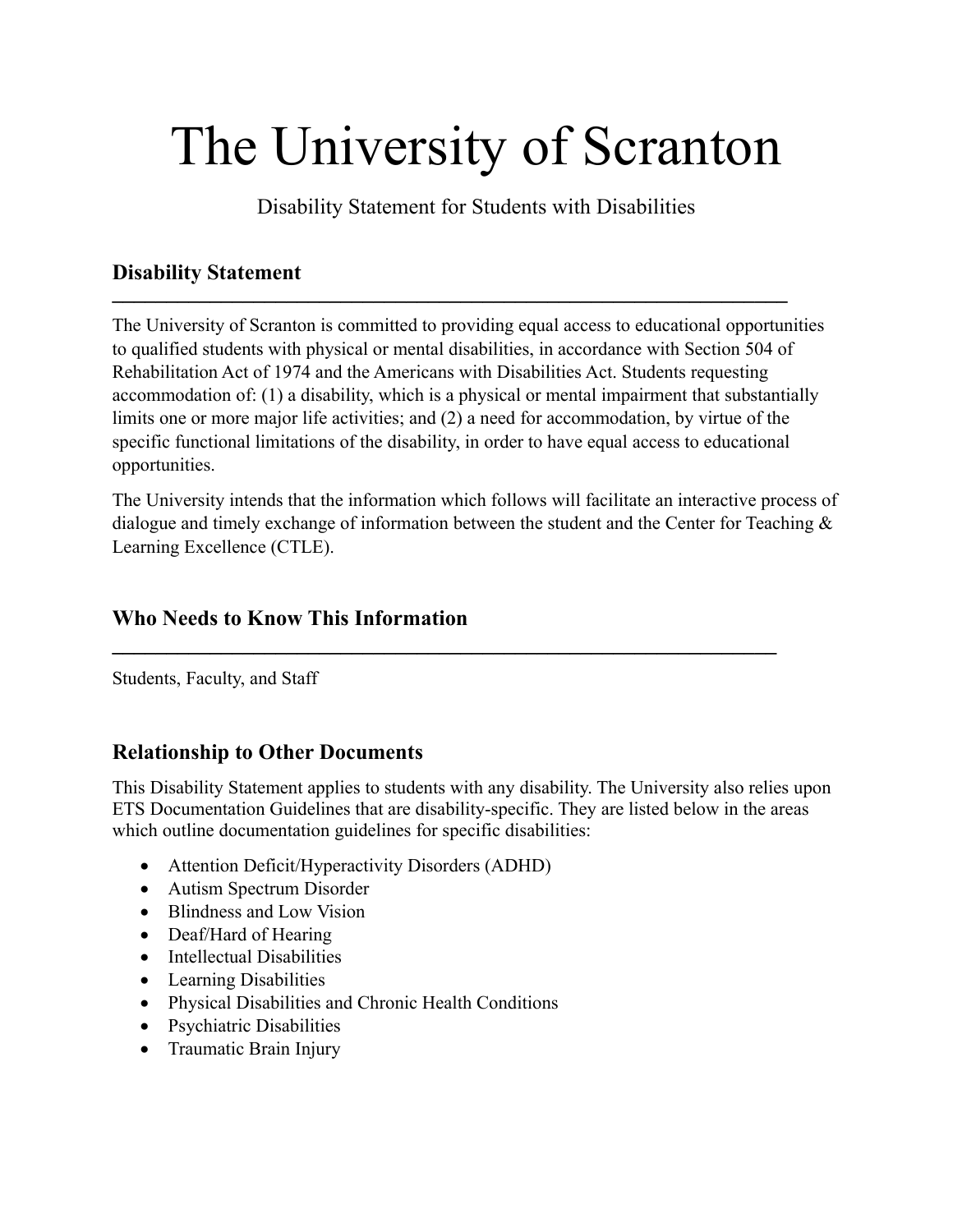Students with more than one disability should provide documentation for each diagnosed disability for which they wish to receive an accommodation. In some cases, a student may need to consult more than one set of documentation guidelines.

The above list of disability types is not intended to be exhaustive. Students who have disabilities that are not included on this list should follow the guidelines for documentation as outlined on CTLE web site.

This Disability Statement along with the individual guidelines, addresses how the Americans with Disabilities Act (ADA) defines a disability, as well as provides detailed information regarding what is required when submitting documentation to support evidence of a disability.

# **Use of this Document**

This Disability Statement, along with the relevant documentation guidelines, are to be used by college personnel to determine appropriate accommodations for students with physical and mental disabilities, such as a learning disorder (LD), physiological disorder or condition, orthopedic impairment, mental disorder, visual, speech, and/or hearing impairment, Attention psychiatric/psychological/emotional disorder, or other disability. The University of Scranton approaches such requests with the belief that each student's circumstance is unique and that a flexible approach should be taken in determining appropriate accommodations.

# **What is a "Disability"?**

The ADA (Americans with Disabilities Act) defines a disability, with respect to an individual, "a physical or mental impairment that substantially limits one or more of the major life activities of such individual, a record of such an impairment, or being regarded as having such an impairment" (42 U.S.C & 12102 [2]). The University of Scranton adheres to this definition.

Following are clarifications of the key elements of this definition:

## **A. Physical or Mental Impairment**

The First element of the ADA definition, referencing a *physical or mental impairment*, is the first thing a student requesting accommodations on the basis of a disability must support through adequate documentation. Collectively conditions and syndromes are referred to as "physical or mental impairments," and if any of the following impairs a student's ability to fully access the University of Scranton's programs, that student should pursue accommodations based on his or her disability.

The phrase **physical impairment** is very broad. It includes any physiological disorder or condition, cosmetic disfigurement, or anatomical loss affecting one or more of the following body systems: neurological; musculoskeletal; special sense organs; respiratory, including speech organs; cardiovascular; reproductive; digestive; genitourinary; hemic and lymphatic; skin; and endocrine, as well as any mental or psychological disorder such as mental retardation, organic brain syndrome, emotional or mental illness, and specific learning disabilities.

<span id="page-1-0"></span><sup>1</sup> The information has been adapted from disability documentation guidelines developed by the Educational Testing Service (ETS).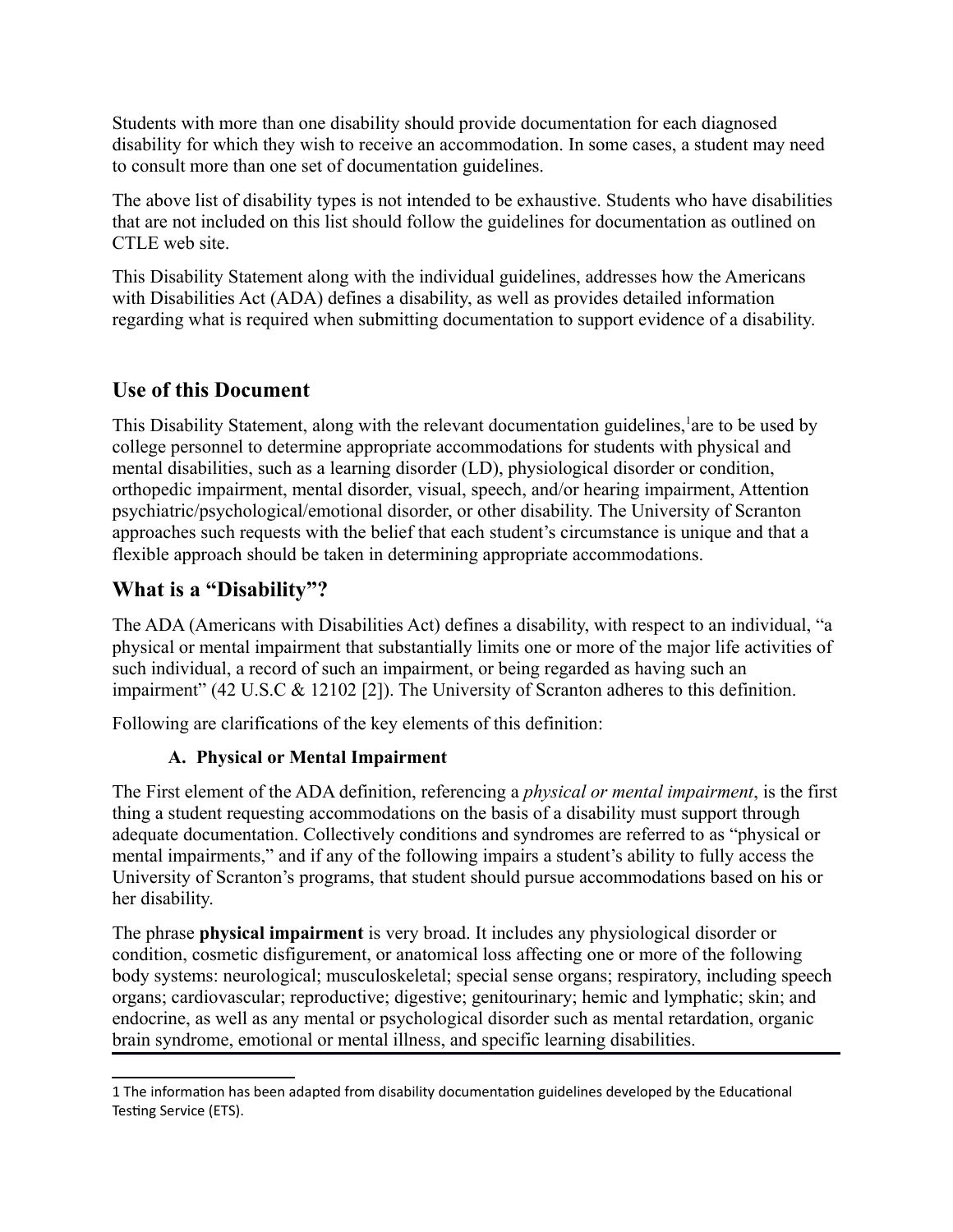The phrase **"physical or mental impairment"** includes, but is not limited to, such contagious and noncontagious diseases and conditions as orthopedic, visual, speech, and hearing impairments, cerebral palsy, epilepsy, muscular dystrophy, multiple sclerosis, cancer, heart disease, diabetes, mental retardation, emotional illness, specific learning disabilities, HIV disease (whether symptomatic or asymptomatic), tuberculosis, drug addiction, and alcoholism.

The terms "psychiatric disabilities," "psychological disabilities," and "emotional disabilities" are used interchangeably in this policy. The diagnoses and diagnostic criteria in the Diagnostic and Statistical Manual, Fifth Edition (DSM-V-TR) and the International Classification of Diseases Manual, Tenth Revision (ICD-10) are generally accepted as constituting the collective body of classifications of physical and mental impairments.

A person shall not be regarded as having a physical or mental impairment when he or she is suffering from an impairment that is transitory or minor. Transitory impairments have an actual or expected duration of six months or less.

## **B. Substantial Limitation in a Major Life Activity**

The second key concept in the ADA definition of a disability is a "*substantial* limitation in a *major life activity."* A major life activity refers to a basic activity that the "average person performs with little or no difficulty."

**Major life activities** include, but are not limited to, caring for oneself, performing manual tasks, seeing, hearing, eating, sleeping, walking, standing, lifting, bending, speaking, breathing, learning, operation of a major bodily function, including but not limited to, functions of the immune system, normal cell growth, digestive, bowel, bladder, neurological, brain, respiratory, circulatory, endocrine, and reproductive functions.

## **Substantial Nature of the Limitation**

Once it has been established that an individual has an impairment that affects a major life activity, the next factor that must be documented is the extent of the impairment on the life activity. The impairment must have a **substantial** impact on a major life activity before the existence of a "disability," as defined by the ADA, is established. A person who has a substantial limitation, as determined by the **nature, severity, duration, and long-term or permanent impact of the impairment on a major life activity** is protected under the ADA. In determining the level at which an impairment impacts an individual, the University of Scranton endeavors to support the rights of an otherwise qualified person with physical or mental disabilities to fully participate in all aspects of the residential educational experience free from prejudice, antiquated attitudes, or the failure to remove societal and institutional barriers.

Note that the mere existence of a physical or mental impairment does not establish a need or an entitlement to accommodations under section 504 or the ADA. A student seeking accommodations must provide documentation that establishes that his or her impairment substantially limits a major life activity.

An impairment that substantially limits one major life activity need not limit other major activities in order to be considered a disability.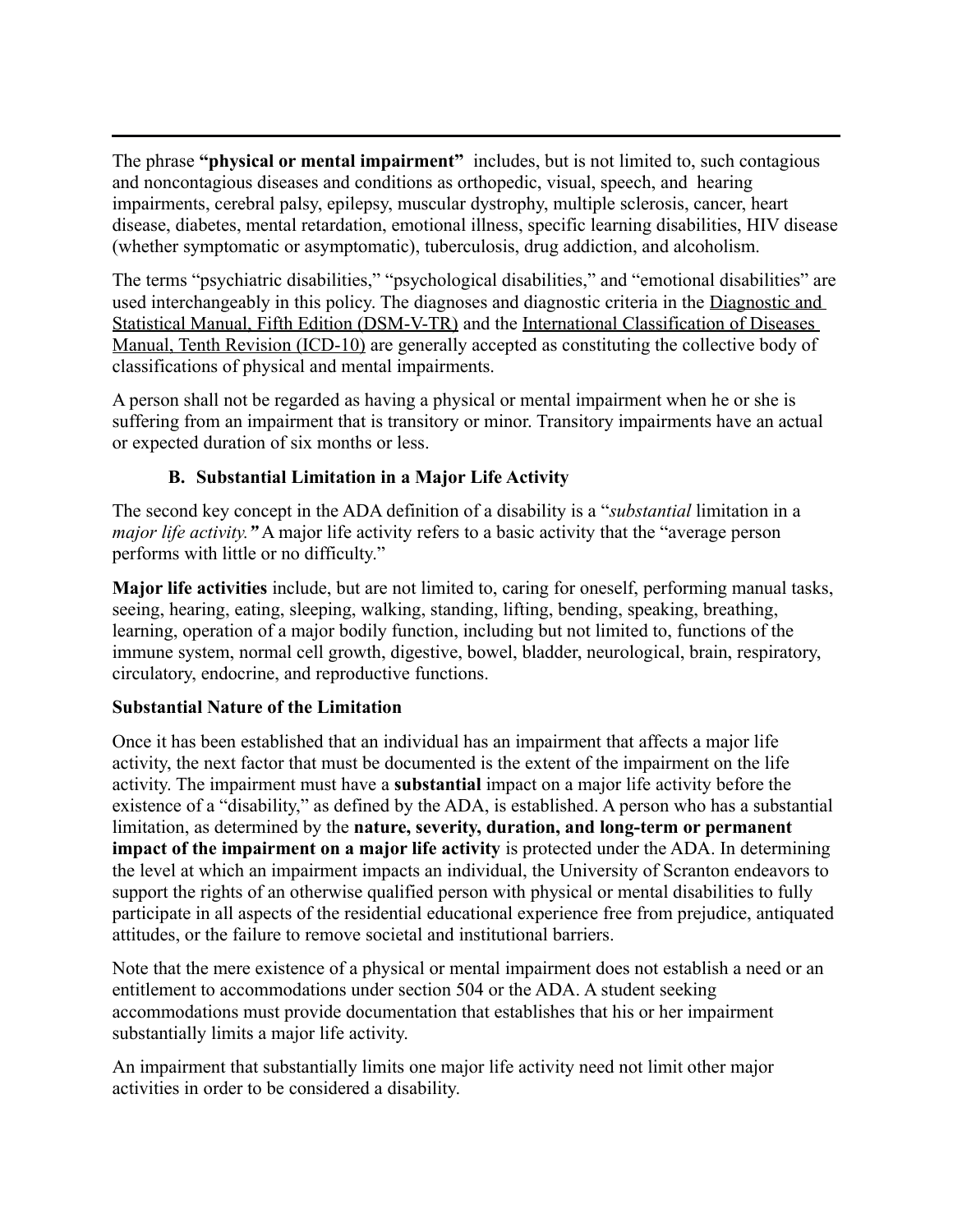An impairment that is episodic or in remission is a disability if it would substantially limit a major life activity when active.

# **C. Record of an Impairment**

A person with a record or history of an impairment that substantially limits a major life activity also meets the ADA's definition of an individual with a disability. Examples include a person who has a history of a mental or emotional illness, drug addiction, alcoholism, heart disease, or cancer. An individual who has been misclassified as having impairment, (such as a person misdiagnosed as being mentally retarded or emotionally disturbed) is also protected under the ADA.

# **D. Being Regarded as Having an Impairment**

The final element of the definition of a disability under the ADA pertains to individuals who are regarded as having an impairment that would be protected from discrimination if that impairment actually existed. If an individual establishes that he or she has been subject to an action prohibited under this Act because of an actual of perceived physical or mental impairment whether or not the impairment limits or is perceived to limit a major life activity, he or she is entitled to protection provided by the ADA.

# **E. Mitigation Measures or Interventions**

The determination of whether an impairment substantially limits a major life activity shall be made without regard to the ameliorative effects of mitigating measures or interventions, such as:

- (1) Medication, medical supplies, equipment, or appliances, low-vision devices (which do not include ordinary eyeglasses or contact lenses), prosthetics including limbs and devices, hearing aids and cochlear implants or other implantable hearing devices, mobility devices, or oxygen therapy equipment and supplies;
- (2) Use of assistive technology;
- (3) Reasonable accommodations or auxiliary aides or services; or
- (4) Learned behavior or adaptive neurological modifications

The ameliorative effects of the mitigating measures of ordinary eyeglasses or contact lenses shall be considered in determining whether an impairment substantially limits a major life activity. "Ordinary eyeglasses or contact lenses' refers to lenses that are intended to fully correct visual acuity or eliminate refractive error; 'low-vision devices' refer to devices that magnify, enhance, or otherwise augment a visual image."

# **Documentation of Disability**

Information on how the disabling condition currently impacts the individual provides useful information for both establishing a disability and identifying possible accommodations. A combination of the results of formal evaluation procedures, a clinical narrative, and the individual's self-report is the most comprehensive approach to fully document the impact. The documentation must be through enough to demonstrate whether and how a major life activity is substantially limited by providing a clear sense of the severity, frequency, and pervasiveness of the condition.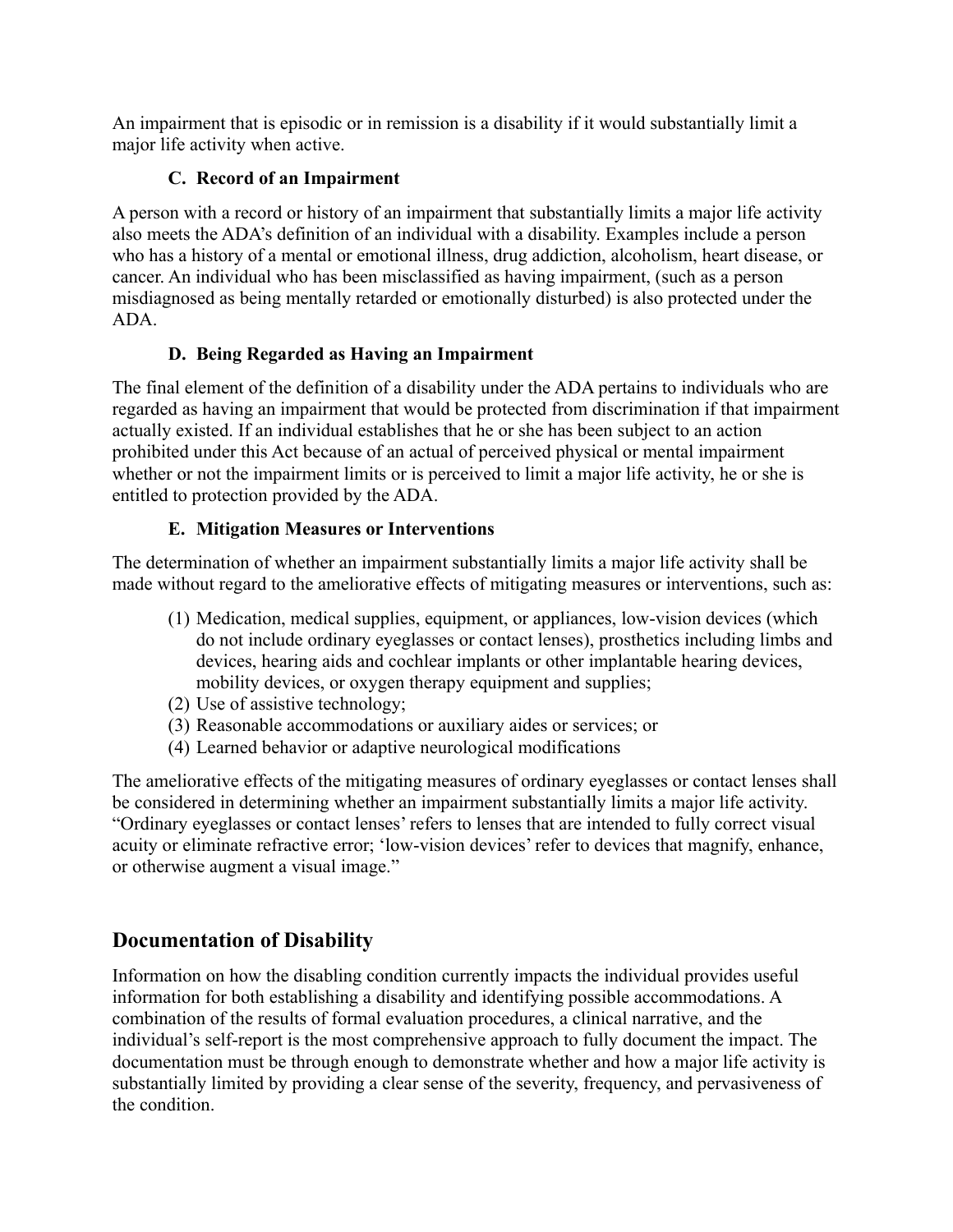Submitting information and documentation that is less than comprehensive is not in a student's best interest because doing so may cause unnecessary delays in decision-making related to the assessment of the disability and the provision of accommodations.

Providing a history of prior accommodations is useful, but that history does not in itself establish the current need for an accommodation or a need for the same accommodation. If accommodations were not previously provided, the qualified professional should include a detailed explanation of why no accommodations are needed at this time.

### *Insert Disclosing and Documenting a Disability Link*

#### **1. Evaluator qualifications**

The evaluator must be a qualified licensed professional with experience and expertise in the area for which accommodations are being requested. Comprehensive training, certification, and relevant experience in differential diagnosis are essential.

Professionals conducting assessments, rendering diagnoses, and making recommendations for accommodations must be licensed or otherwise credentialed professionals who have undergone appropriate and comprehensive training in the area which they are assessing in some cases, it may be appropriate to use a clinical team approach consisting of a variety of educational, medical, and counseling professionals with training in evaluation of the individuals with disabilities. The evaluators must be professionally qualified to conduct their particular assessments and render a diagnosis. Use of diagnostic terminology by someone whose qualifications, training, and experience are not in these fields will not be persuasive. Also, documentation provided through a professional's evaluation of a family member will not be accepted.

The name, title, and professional credentials of the evaluator—including information about license or certification as well as the area of specialization—should be clearly stated in the documentation. All reports should be on letterhead and should be signed and dated. Documentation that is not clearly legible will not be considered.

## **2. Recency of documentation**

Documentation must reflect the current functional impact the disability has on the student's learning or other major life activity and the degree to which is impact the individual in the context (classroom, residential, etc.) for which accommodations are requested. Documentation must therefore be recent. The university does not have a single standard that applies to all disabilities. This is because the impact of some disabilities is predictably constant, while the impact of other disabilities is predictably variable over time. The age of acceptable documentation is dependent on the disabling condition, the current status of the student and the student's request for accommodation.

The university acknowledges that some disabilities (such as learning disabilities, pervasive developmental disorders, TBIs, visual and hearing impairments, and other impairments) carry across an individual's lifetime and that once an individual is diagnosed with a lifelong disability he or she is protected under the Americans with Disabilities ACT (ADA). Although the disability may be ongoing, the severity and manifestations of the condition and the environment for which accommodations are requested may change over time. In order to assure that appropriate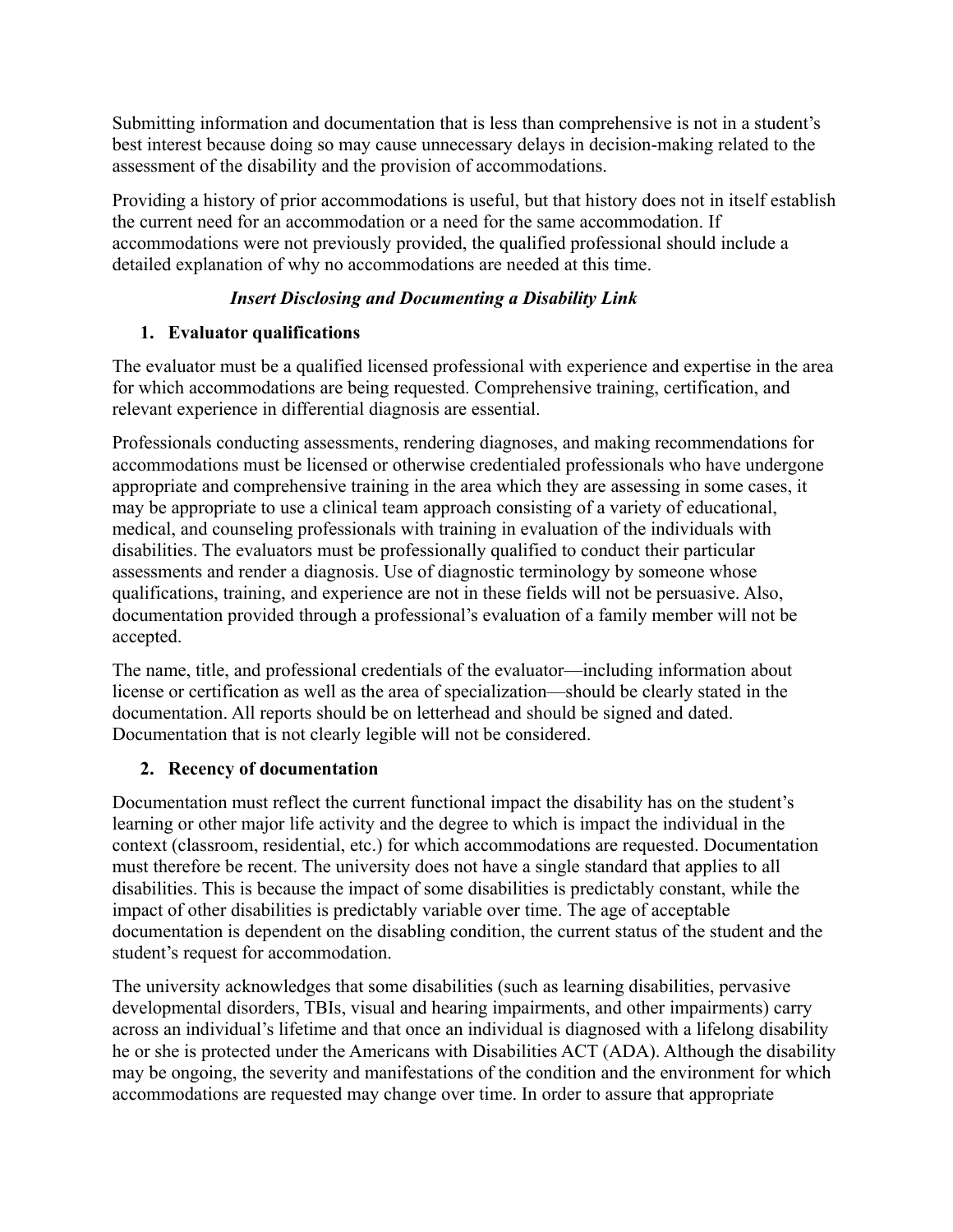accommodations of a disability be no more than three (3) years old when submitted. Documentation of a disability with greater variability over time must be no more than one (1) year old when submitted. This applies, for example, to emotional/psychological/psychiatric disabilities. It also applies in situations where medication or changing in medication are likely to be influential factors. If a student has any question about what time period will apply in his or her case, the student is encouraged to contact the Center for Teaching & Learning Excellence (CTLE) at the University of Scranton.

## **3. Comprehensiveness of the documentation**

Documentation must be comprehensive to support the diagnosis of a disability. Documentation must include a clear diagnostic statement that describes how the condition was diagnosed, provides information on the functional limitations in the educational environment, and details the typical progression or prognosis of the condition.

Documentation is to include the following components:

- A specific diagnosis
- Relevant developmental, historical, and familial data
- History of presenting symptoms
- Duration and severity of the disability
- Relevant medical and medication history, including the individual's current medication or treatment regimen compliance (including therapy), side effects, and response to medication or treatment, if applicable
- A description of the current functional limitations in the academic environment as well as across other settings (learning, residential, etc.)

When applicable, documentation should include discussion of both current and past medications, auxiliary aids, assistive devices, support devices, and accommodations, including their effectiveness in ameliorating functional impacts of the disability. Documentation should also include a discussion of any significant side effects from current medications or therapies that may impact physical, perceptual, behavioral or cognitive performance across the academic setting (learning, residential, etc.).

A plan used in high school such as an individualized educational program (IEP) or a Section 504 service agreement, may be informative background information but would not, by itself, be sufficient.

## **4. Diagnostic methodology used**

Documentation is to include a summary of the diagnostic criteria such as clinical tools, evaluation instruments, assessment procedures, tests and dates of administration, as well as a clinical narrative, observation, and specific results. Where appropriate to the nature of the disability documentation should include summary data and specific test scores (with standardized scores and norming population identified) within the report.

Methods may include formal instruments, medical examinations, structured interview protocols, performance observations and unstructured interviews. If results from informal, nonstandardized or less common methods of evaluation are reported and explanation of their role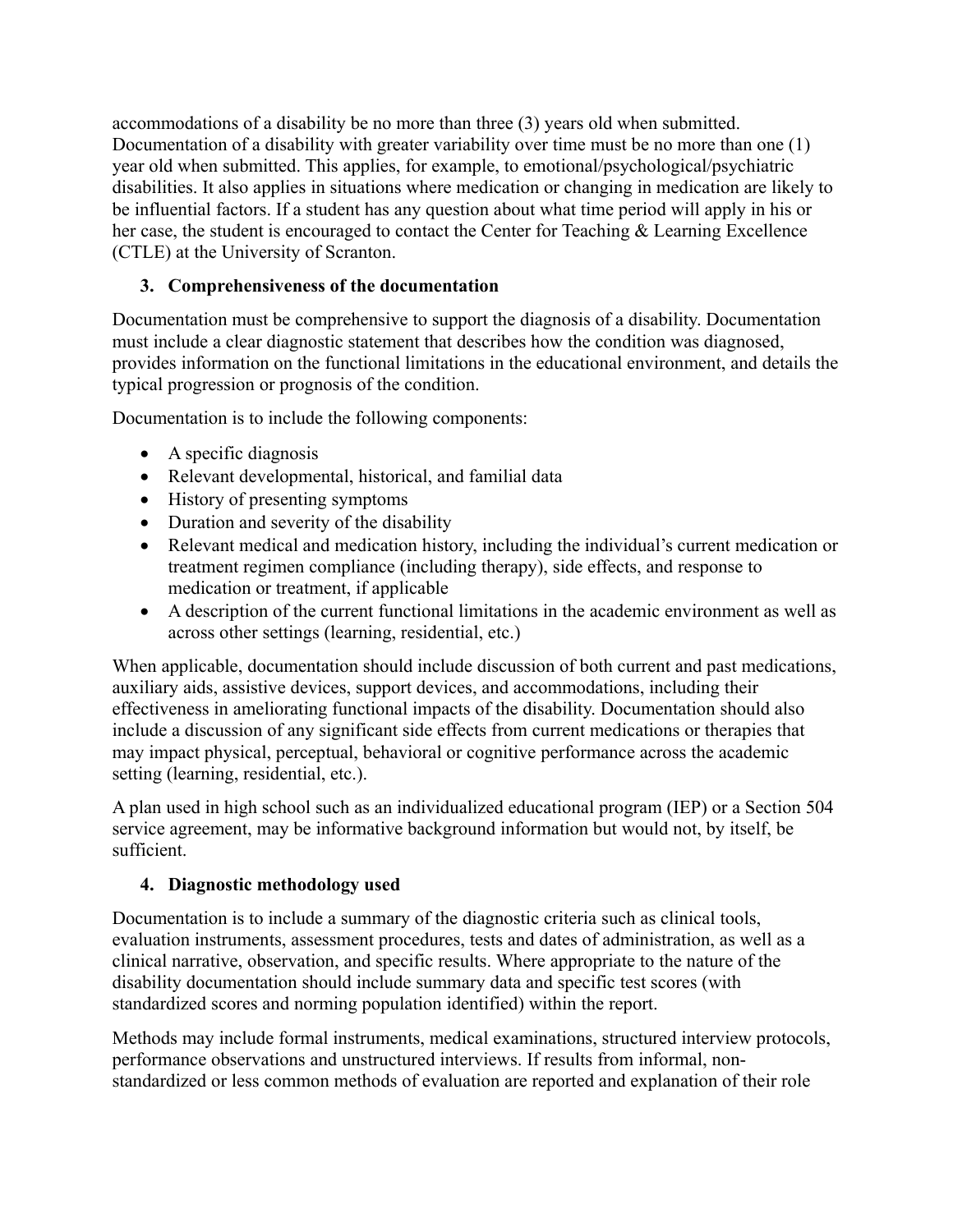and significance in the diagnostic process will strengthen the documentation in providing useful information.

For learning disabilities, documentation must minimally address: aptitude (such as through an IQ score), achievement (in reading, math, and written expression), and processing (such as visual processing and auditory processing). A narrative or descriptive text providing both quantitative and qualitative information about the student's abilities must be helpful in understanding the student's profile, including functional limitations.

## **5. Multiple diagnoses**

If a student wants the university to take into account more than one impairment, the student's documentation must meet the requirements for each impairment. A student may present documentation from more than one evaluator.

# **6. Accommodations recommended**

Documentation must include specific recommendations or requests for accommodations that are realistic and are appropriate at the post-secondary level. A detailed explanation as to why each accommodation is recommended must be provided, and should correlate with specific functional limitations on the student in the college environment (learning, residential, etc.) as determined through interview, observations, and/or testing.

If the requested accommodations are not clearly identified in the documentation, the CTLE staff will seek clarification and, if necessary, more information. The staff will consult collaboratively with the student to determine appropriate accommodations. However, the University's ADA Committee will make the final determination of whether appropriate and reasonable accommodations are warranted and can be provided to the individuals.

# **Disability Grievance Procedure**

A student wishing to bring a complaint against the college or a member of the staff or administration based upon a violation of this policy or any other failure to properly respond to a disability as a characteristic protected by law under the Americans With Disabilities Act or Section 504 of the Rehabilitation Act of 1973 should refer to the University's Grievance Policy, [https://www.scranton.edu/academics/ctle/disabilities/pages/documents/Accommodation%20Grievance](https://www.scranton.edu/academics/ctle/disabilities/pages/documents/Accommodation%20Grievance%20Form.pdf) [%20Form.pdf](https://www.scranton.edu/academics/ctle/disabilities/pages/documents/Accommodation%20Grievance%20Form.pdf)

# **Confidentiality of Students Records** \_\_\_\_\_\_\_\_\_\_\_\_\_\_\_\_\_\_\_\_\_\_\_\_\_\_\_\_\_\_\_\_\_\_\_\_\_\_\_\_\_\_\_\_

The University of Scranton implements the federal law that gives students a large measure of control over the release of student records. (This law is the Family Educational Rights and Privacy Act – FERPA.) The law defines "student records" broadly; those records include any student-specific information provided as part of the disability documentation process. The University will not provide any such records to any parties beyond those who have a legitimate educational interest in the information, or a legitimate health or safety interest, unless consent is given. <http://catalog.scranton.edu/content.php?catoid=36&navoid=4248>